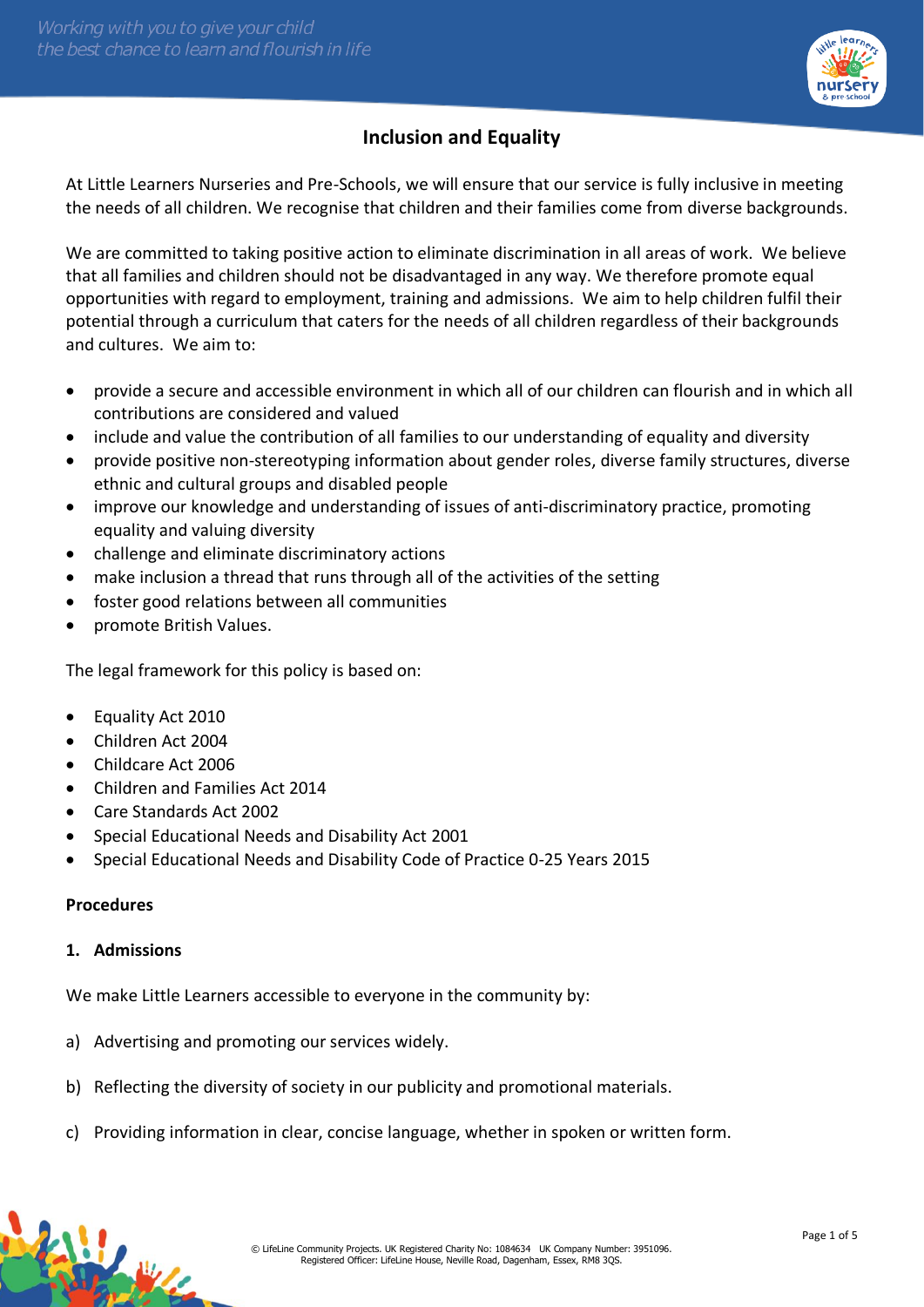

- d) Providing information in as many languages as possible.
- e) Ensuring we have a fair Admissions policy.
- f) Ensuring all parents are made aware of our Inclusion and Diversity policy. We do not discriminate against a child or their family, or prevent entry to our setting, on the basis of a protected characteristic, as defined by the Equalities Act (2010). These are:
	- disability
	- race
	- gender reassignment
	- religion or belief
	- sex
	- sexual orientation
	- age
	- pregnancy and maternity
	- marriage and civil partnership.
- g) Ensuring, wherever possible, that we have a balanced intake of boys and girls in the setting.
- h) Developing ways of working to ensure children with disabilities can participate successfully in nursery life and in the curriculum offered.
- i) Taking action against any discriminatory behaviour by staff or parents, including:
	- direct discrimination: this is where someone is treated less favourably because of a protected characteristic e.g. preventing families of some racial groups from accessing our services
	- indirect discrimination: this is where someone is affected unfavourably by a general policy e.g. children must only speak English in the setting
	- association: this is about discriminating against someone who is associated with a person with a protected characteristic e.g. behaving unfavourably to someone who is married to a person from a different cultural background
	- perception: discrimination on the basis that it is thought someone has a protected characteristic e.g. making assumptions about someone's sexual orientation because of their mannerisms or how they speak.
- j) We treat seriously any displays of openly discriminatory and possibly offensive behaviour, name calling or threatening behaviour as unacceptable in our nurseries and around the premises. We will deal with such behaviour immediately and discreetly by asking the person to stop the unacceptable behaviour. Failure to comply may lead to the person being excluded from the premises.

# **2. Employment**

线

- a) All posts are advertised internally and externally.
- b) Applications are welcome from all backgrounds and posts are open to all.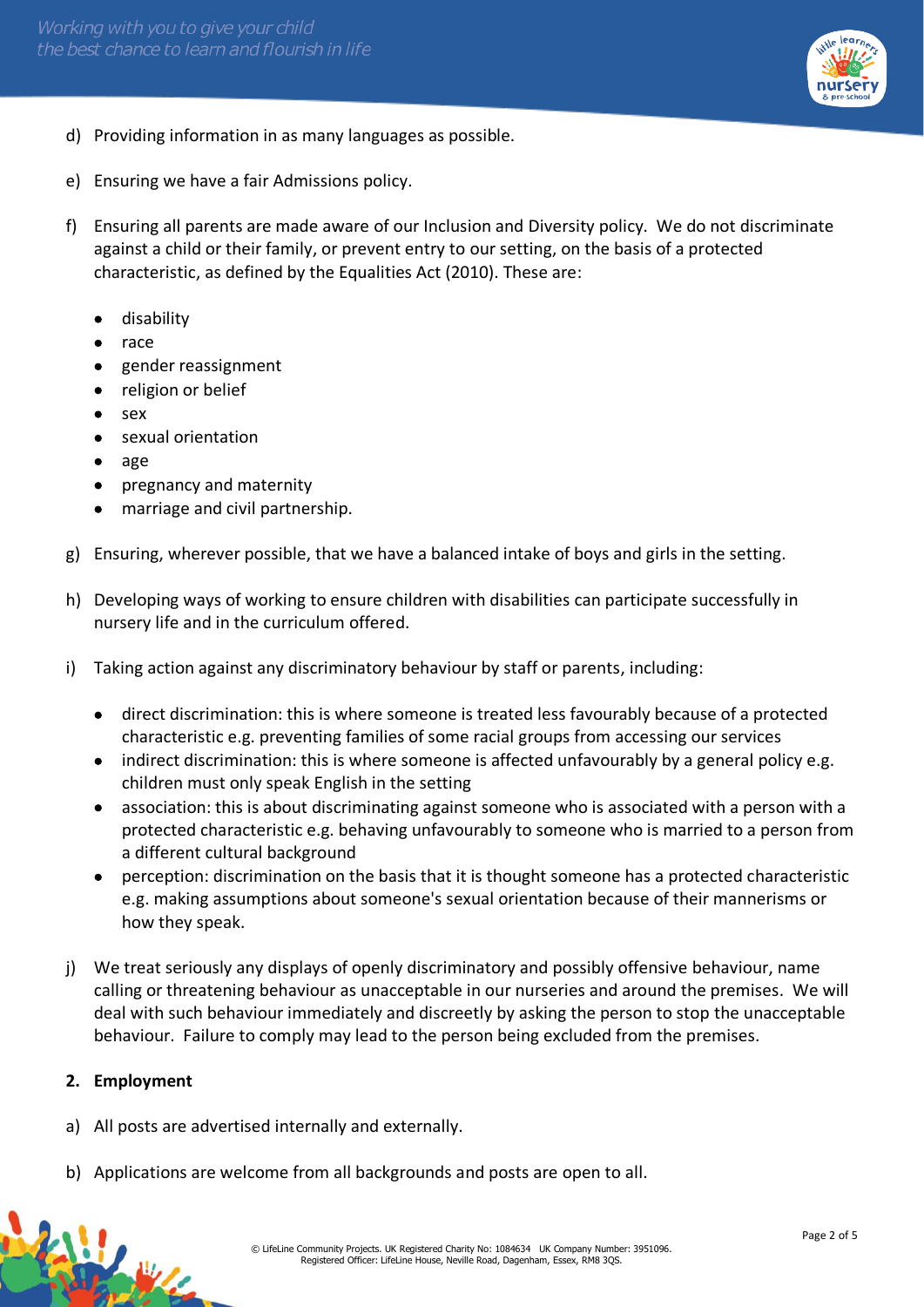

- c) Candidates are interviewed against specific criteria.
- d) Interview panels consist of an Early Years Manager and at least one other member of staff e.g. Deputy Manager or member of the Little Managers Management Team.
- e) We appoint the best person for the job. No applicant will be rejected on the grounds of age, gender, sexuality, social status, means, family status, disability, colour, ethnic origin, religion or belief. Successful candidates will be appointed subject to satisfactory references and a DBS check.
- f) All staff have written contracts of employment and their contract will be honoured in full.
- g) We monitor our application process to ensure that it is fair and accessible.

#### **3. Staff Training**

We seek out training opportunities for staff and volunteers to enable them to develop antidiscriminatory and inclusive practices, which enable all children to flourish.

#### **4. Resources**

Our nurseries value multi-cultural and multi-racial diversity. Every member of our nurseries community should feel that their language, religion and culture are valued and respected.

Activities, and the play equipment we provide, offer children opportunities to develop a positive attitude to diversity in an environment free from prejudice and discrimination.

Children are encouraged to explore, acknowledge and value similarities and differences between themselves and others.

Resources are chosen to give children a balanced view of the world and an appreciation of the diversity of our multi-racial society.

We aim to promote self-respect by avoiding stereotypes and derogatory pictures or messages about any group of people.

#### **5. Resources**

AU

Our nurseries value multi-cultural and multi-racial diversity. Every member of our nurseries community should feel that their language, religion and culture are valued and respected.

Activities, and the play equipment we provide, offer children opportunities to develop a positive attitude to diversity in an environment free from prejudice and discrimination.

Children are encouraged to explore, acknowledge and value similarities and differences between themselves and others.

Resources are chosen to give children a balanced view of the world and an appreciation of the diversity of our multi-racial society.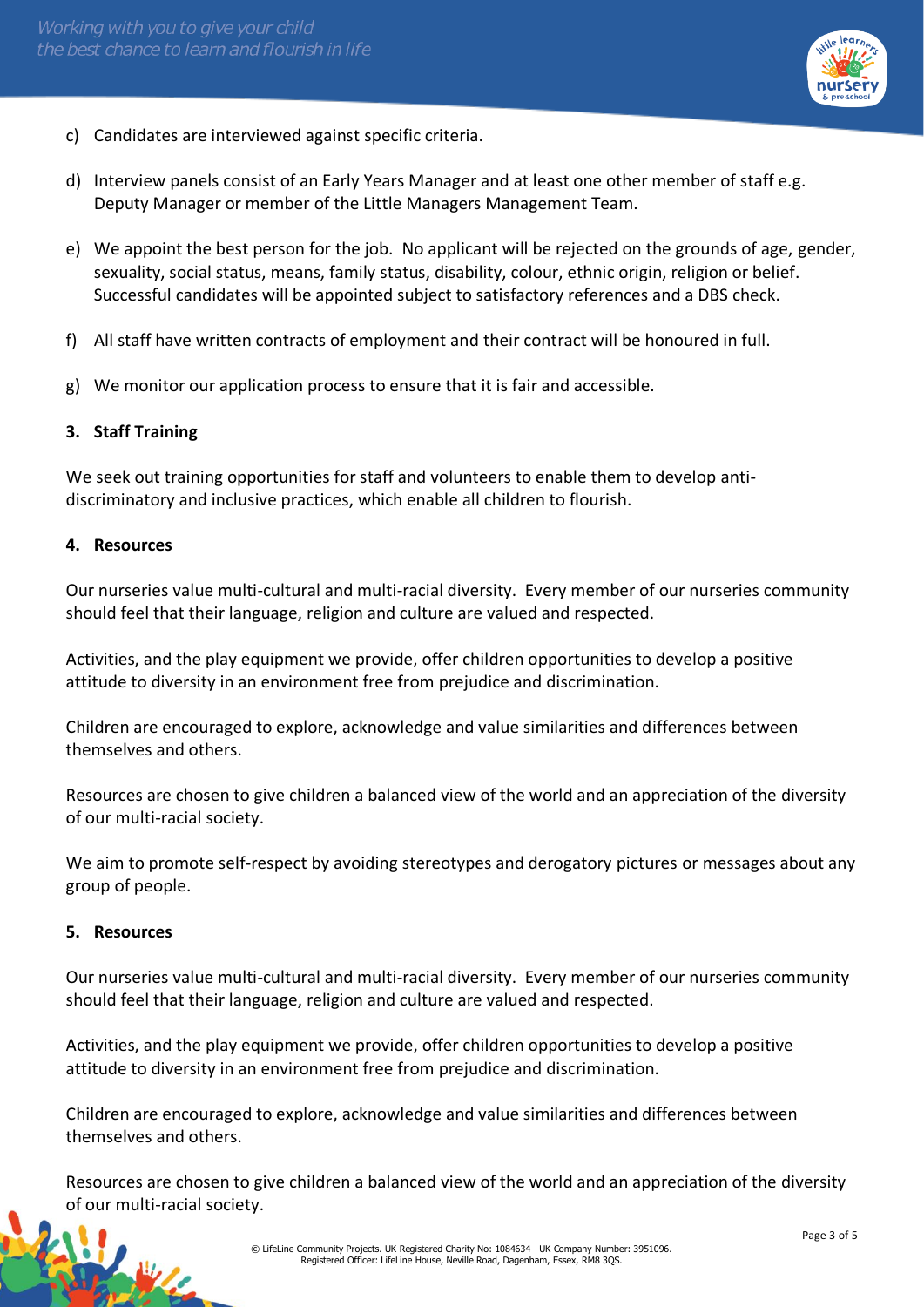

We aim to promote self-respect by avoiding stereotypes and derogatory pictures or messages about any group of people.

## **6. Food**

- a) We work in partnership with parents to ensure that dietary requirements of children that arise from their medical, religious or cultural needs are met.
- b) We help children to learn about a range of food, and of cultural approaches to mealtimes and eating, and to respect the differences among them.
- c) We promote mealtimes as a social activity.

## **7. Meetings**

We recognise that many different types of families successfully love and care for children, therefore we promote partnership with parents and carers to ensure individual children's needs are met.

Meetings will be held at times and venues to ensure that all families have an equal opportunity to be involved in the running of the setting.

Open days and evening meetings will be arranged to allow working parents the opportunity to attend.

#### **8. Monitoring and reviewing**

- a) We monitor and review policies at least annually to ensure they promote equality, inclusion and value diversity.
- b) We provide a complaints procedure and review complaints regularly.

#### **9. British Values**

The Prevent Duty Guidance that came into force on 1 July 2015 places duties on schools and registered childcare providers to keep children safe and promote their welfare. This duty includes our responsibilities to promote British Values to help everyone live in safe and welcoming communities where they feel they belong. These British Values are defined as:

a) democracy

传说业

- b) the rule of law
- c) individual liberty and mutual respect
- d) tolerance of those with different faiths and beliefs.

Not unique to Britain, these values are universal aspirations for equality. As such they are fundamental to helping all children become compassionate, considerate adults who form part of a fair and equal society. Little Learners demonstrates these values through the management and implementation of the Early Years Foundation Stage (EYFS), and through policies and procedures relating to equality, behaviour and safeguarding, with which the Prevent Duty is consistent.